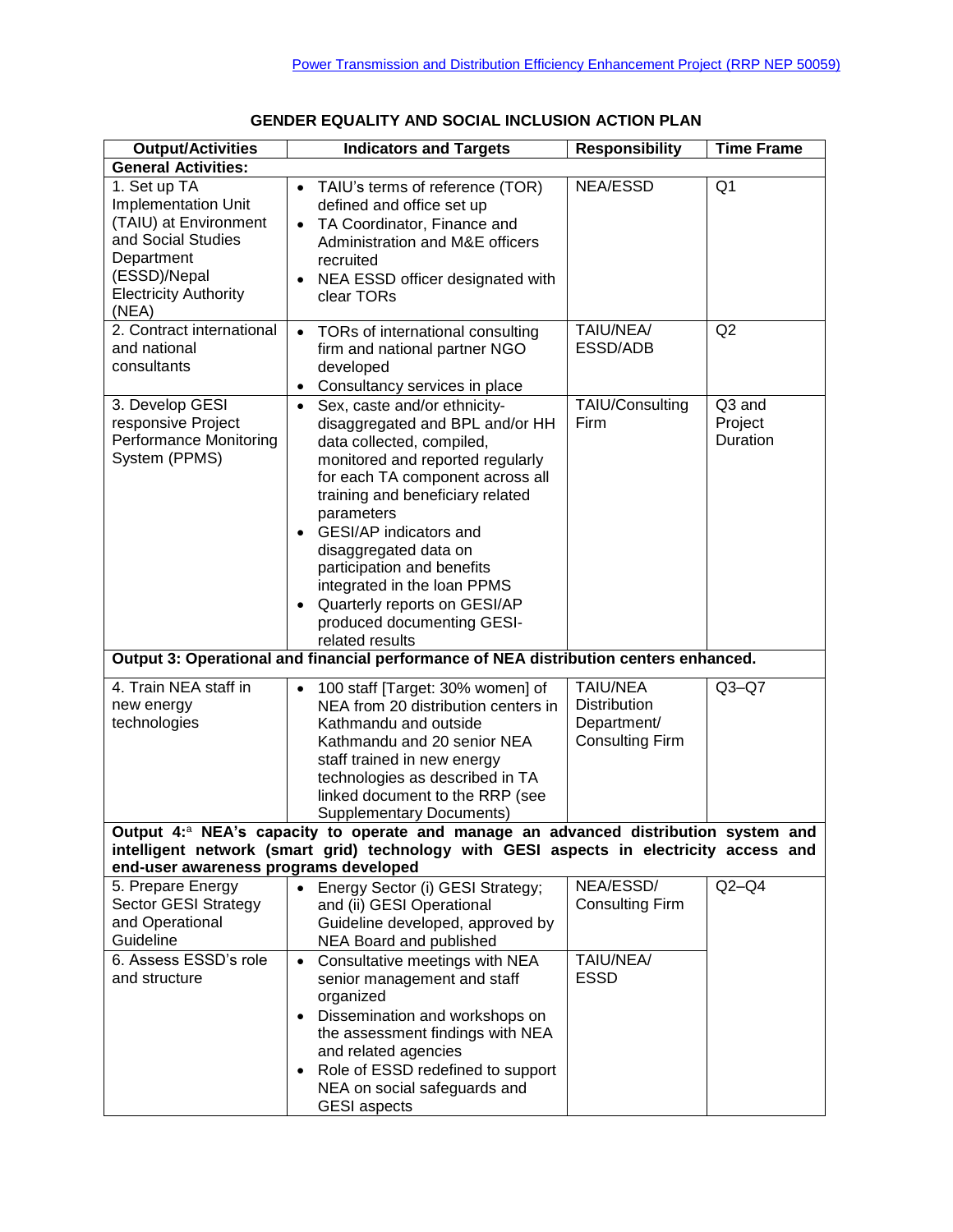| <b>Output/Activities</b>                                                                                | <b>Indicators and Targets</b>                                                                                                                                                                                                                                                                                                                                                                                                                                                                                                                                                                                                                                                                                                                                                                                                                                                                                                                | <b>Responsibility</b>               | <b>Time Frame</b> |
|---------------------------------------------------------------------------------------------------------|----------------------------------------------------------------------------------------------------------------------------------------------------------------------------------------------------------------------------------------------------------------------------------------------------------------------------------------------------------------------------------------------------------------------------------------------------------------------------------------------------------------------------------------------------------------------------------------------------------------------------------------------------------------------------------------------------------------------------------------------------------------------------------------------------------------------------------------------------------------------------------------------------------------------------------------------|-------------------------------------|-------------------|
| 7. Train NEA/ESSD<br>staff as GESI resource<br>persons                                                  | 20 staff of NEA/ESSD trained as<br>$\bullet$<br>GESI resource persons and 100<br>other staff trained in tested<br>approaches and practices to<br>mainstream GESI                                                                                                                                                                                                                                                                                                                                                                                                                                                                                                                                                                                                                                                                                                                                                                             | TAIU/Consulting<br>Firm             | $Q4 - Q5$         |
| 8. Train NEA/ESSD<br>staff on Energy Sector<br><b>GESI Strategy and</b><br><b>Operational Guideline</b> | 150 NEA/ESSD officials and staff<br>$\bullet$<br>including NEA's subsidiary<br>agencies <sup>b</sup> trained on the use of<br>NEA-approved GESI strategy,<br>guidelines and manual                                                                                                                                                                                                                                                                                                                                                                                                                                                                                                                                                                                                                                                                                                                                                           |                                     |                   |
| 9. Train NACEUN staff<br>and EUC members on<br>GESI aspects of energy<br>projects                       | 25 officials (30% women) of<br>$\bullet$<br>NACEUN on GESI mainstreaming<br>and participatory M&E in energy<br>projects trained<br>300 members (minimum 40%<br>$\bullet$<br>women participants and 40% from<br>marginalized groups) of at least 15<br>EUCs of 7 districts on GESI<br>responsive approaches, and<br>energy efficiency given trained                                                                                                                                                                                                                                                                                                                                                                                                                                                                                                                                                                                           | TAIU/<br><b>Consulting Firm</b>     | $Q3-Q4$           |
| 10. Revise the<br><b>Community Rural</b><br>Electrification (CRE)<br><b>Operational Guidelines</b>      | <b>Final CRE Operational Guidelines</b><br>$\bullet$<br>for EUCs developed with GESI<br>aspects incorporated                                                                                                                                                                                                                                                                                                                                                                                                                                                                                                                                                                                                                                                                                                                                                                                                                                 | NEA/<br><b>Consulting Firm</b>      |                   |
| 11. Train EUC women<br>members                                                                          | Livelihood skills training need<br>$\bullet$<br>assessment for poor women of at<br>least 15 EUCs conducted<br>Training design and curriculum<br>$\bullet$<br>developed<br>Up to three-day business<br>$\bullet$<br>orientation training targeting 500<br>women held<br>Training of 500 EUC women<br>$\bullet$<br>members from poor and<br>marginalized groups in energy-<br>based livelihoods and related<br>technical skills completed<br>Post-training support for linkage to<br>accessing finance and market for<br>enterprises development received<br>by 500 women<br>At least 60% (300) of total women<br>$\bullet$<br>who received above services have<br>set up businesses, ensured<br>through outcome study<br>Electricity efficiency and safety<br>$\bullet$<br>awareness training done targeting<br>EUC women and men members.<br>9,000 users will benefit from<br>awareness program with 40%<br>women participation in 75 events | ESSD/NEA,<br><b>Consulting Firm</b> | $Q4-Q8$           |
| 12. Conduct mass                                                                                        | Localized awareness campaign<br>$\bullet$                                                                                                                                                                                                                                                                                                                                                                                                                                                                                                                                                                                                                                                                                                                                                                                                                                                                                                    | TAIU/NEA/ ESSD                      | $Q4-Q8$           |
| media campaigns in<br>Kathmandu Valley and                                                              | (radio/FM jingle, ads in<br>local/district press newspapers,                                                                                                                                                                                                                                                                                                                                                                                                                                                                                                                                                                                                                                                                                                                                                                                                                                                                                 | <b>Consulting Firm</b>              |                   |